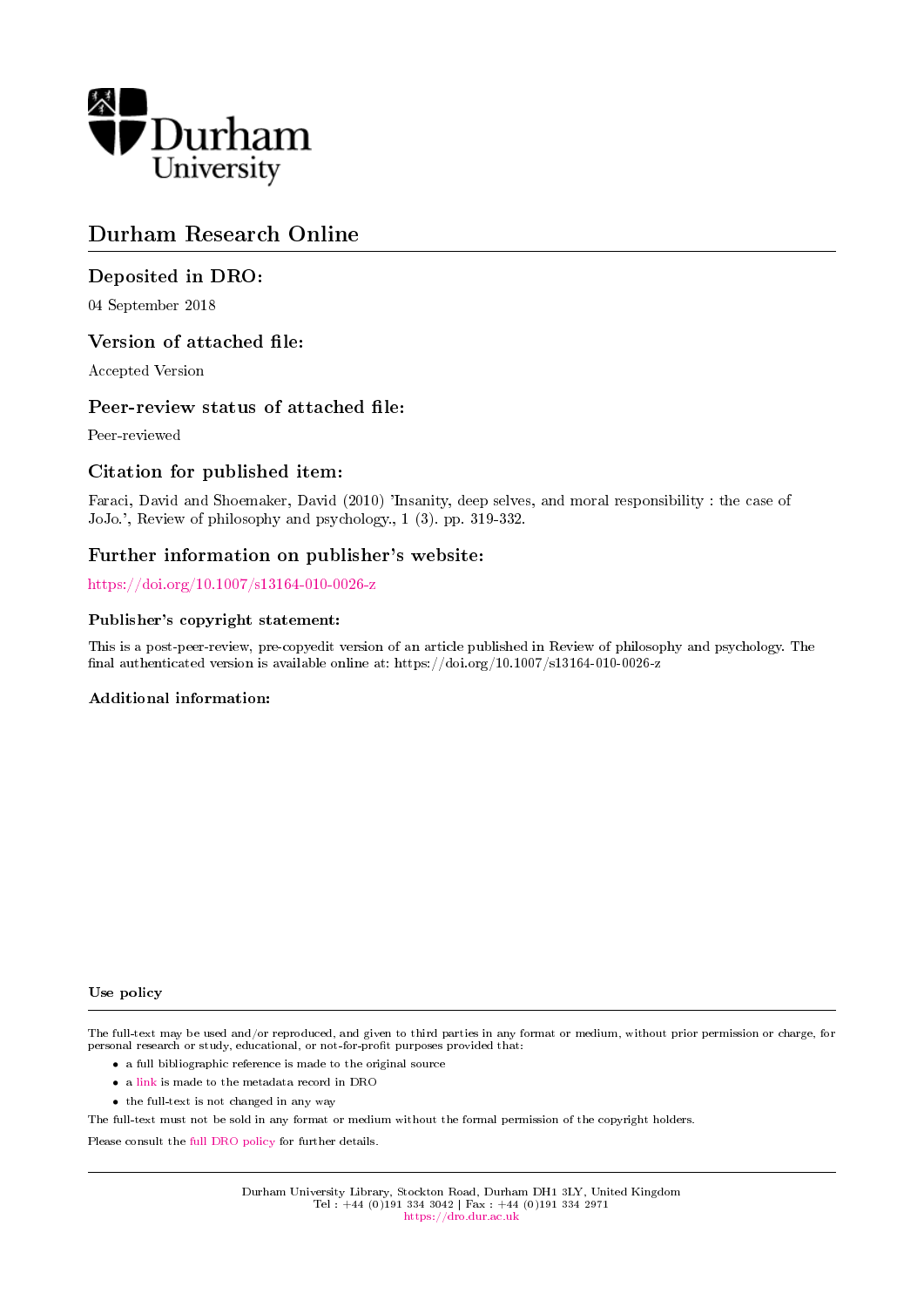## **INSANITY, DEEP SELVES, AND MORAL RESPONSIBILITY: THE CASE OF JOJO**

*David Faraci and David Shoemaker*

#### **1. Introduction**

 $\overline{a}$ 

To be morally responsible for something is to be eligible for specific sorts of responses to it. Often this will be praise or blame, responses which themselves typically involve various moral emotions (e.g., gratitude or resentment), although actual expression of such emotions is not necessary for responsibility; indeed, you may judge me to be at fault for some action, to be morally blameworthy, without ever actually expressing anything.<sup>1</sup> Furthermore, I may remain eligible for responsibility-responses even when I engage in morally neutral (or merely morally permissible) actions, actions for which neither praise nor blame may be appropriate (e.g., I may be morally responsible for sharpening my pencil). But for me to be eligible for any responsibility-responses with respect to some action, say, that action must at least be properly attributable to me, in some deep and important sense: it must truly be *mine.* That is, the actions for which I am morally responsible must be those that are *expressive of the real me,* expressive of my real self, so to speak.

Or at least this is the thinking behind the *Real Self View* of moral responsibility (the RSV), a label coined by Susan Wolf (1990: Chapter 2) to describe a view originally advocated (in different forms) by Harry Frankfurt, Charles Taylor, and Gary Watson, with a new version introduced more recently by T.M. Scanlon (1998, 2008) and Angela Smith (2005, 2008) (among others). The basic idea has been to identify a subset of an agent's motivating psychological elements as privileged for self-determination and responsibility, such that as long as one's actions are ultimately governed by this subset, they count as one's own and thus render one eligible for responsibilityresponses to them.

The different varieties of the RSV depend on what precisely is taken to make some psychological element a member of the privileged set. Frankfurt (1971) famously adopted a hierarchical picture of desires: one's will consists in desires for action about which one may have certain higher-order desires, e.g., desires that those

<sup>&</sup>lt;sup>1</sup> In a way, this marks the distinction between Gary Watson's "Two Faces of Responsibility," in Watson (2004), pp. 260–288. On the one hand there is, according to Watson, the *aretaic* face of responsibility, in which the relevant responsibility judgments are about moral faults in the agent: his action disclosed something bad about him and his ends, say. On the other hand, there is the *accountability* face, in which being responsible is a matter of being *held* responsible, of being subject to demands of goodwill and being susceptible to certain reactive moral emotions.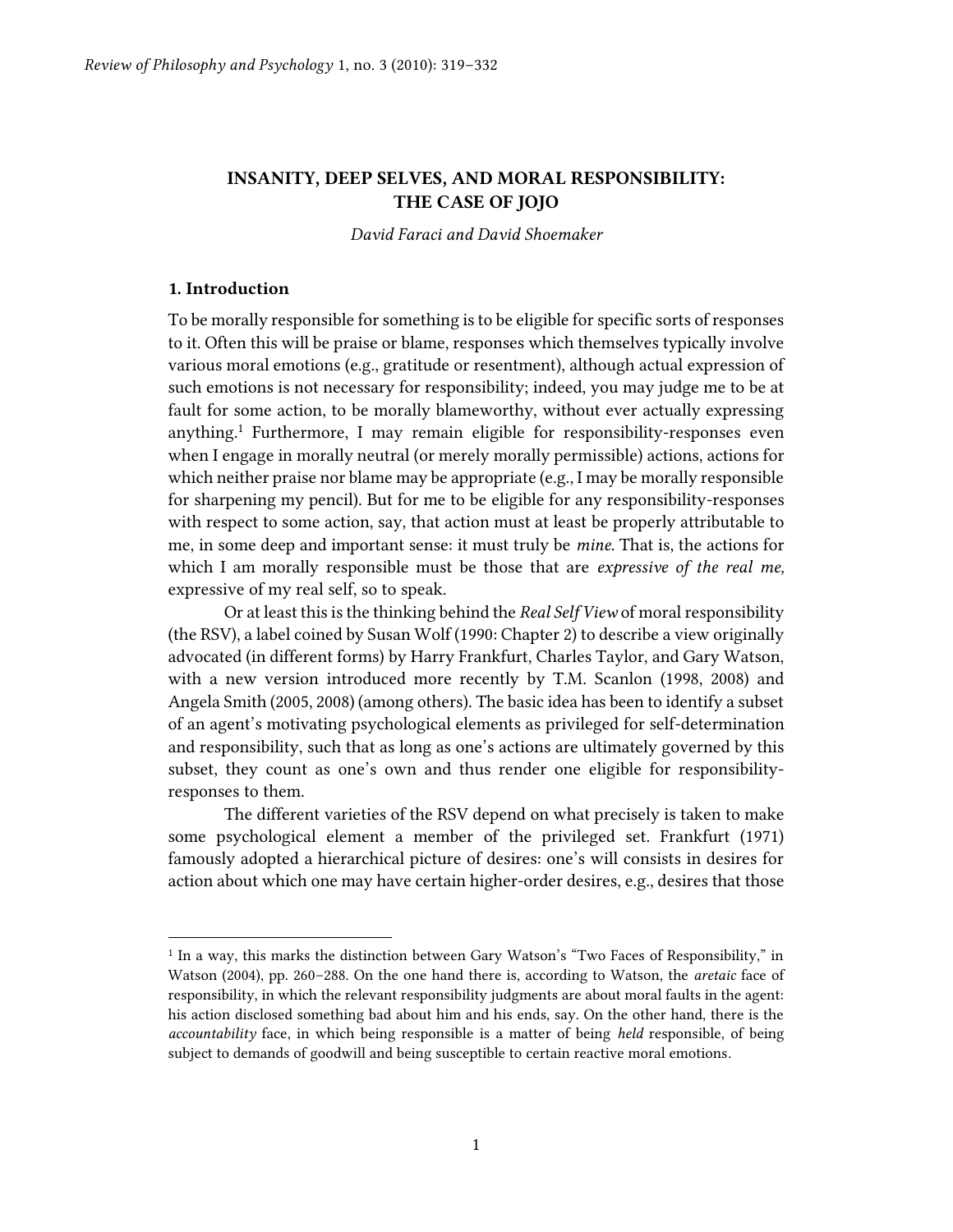first-order desires constitute one's will.<sup>2</sup> The real self is thus located in these higherorder desires. In contrast, Watson located the real self in one's evaluational system, such that free agency (and presumably moral responsibility) consists in one's will depending on or reflecting one's values.<sup>3</sup> And there have been many other variants.<sup>4</sup> But in any event, what these views seem to share in common is the thought that one is morally responsible for some action if and only if it depends ultimately on one's real self.

The RSV, however, has been subject to numerous objections. The worries about it consist mostly in variations on the thought that fulfilling such conditions is actually *unnecessary* for moral responsibility, and there are at least three sorts of cases offered to illustrate the point. First, there are cases of negligence, in which I am responsible for failing to perform some action, where this failure is not obviously governed by my real self.<sup>5</sup> Second, there are cases of whims, willed but unreflective actions that again seem ungoverned by my real self.<sup>6</sup> Third, there are the Huck Finntype inverse *akrasia* cases to which Nomy Arpaly and Timothy Schroeder (1999) have recently drawn attention, cases in which someone may be *praiseworthy* for an action despite its not seeming to flow from that agent's real self.<sup>7</sup>

These are all serious worries, and each of them deserves its own sustained treatment. Here, though, we will be concerned to address a different sort of problem alleged for the view, namely, that meeting the conditions of the RSV is actually *insufficient* for moral responsibility, that one's action could depend on one's real self without one's being morally responsible for the action in question. This is the original objection launched by Susan Wolf against the view in "Sanity and the Metaphysics of Responsibility," (p. 376) and addressing it is essential if one hopes to defend some version of the  $RSV<sup>8</sup>$  So while the objections that RSV is unnecessary for moral responsibility continue to lie in wait, if we can defend the view against Wolf's sufficiency complaint, we will at least have taken a first step towards restoring its viability.

<sup>&</sup>lt;sup>2</sup> At least this was Frankfurt's early take on the matter.

<sup>3</sup> At least this was Watson's early take on the matter. See his "Free Agency," in Watson (2004), pp. 13–32.

<sup>4</sup> See, e.g., Taylor (1976); "Hierarchy, Circularity, and Double Reduction" and "A Desire of One's Own," in Bratman (2007); Stump (1988); Velleman (2002); and Smith (2000). One of our own views is that the right relation consists in one's will depending on psychic elements that ultimately depend on one's nexus of cares. See Shoemaker (2003).

<sup>5</sup> See, e.g., Watson (2004), p. 261.

<sup>6</sup> For this sort of criticism, see Lippert-Rasmussen (2003), esp. pp. 371–373.

<sup>7</sup> See also Arpaly (2003). R. Jay Wallace actually mentions all three of these problems—negligence, whims, and *akrasia*—in Wallace (1994), p. 264.

<sup>8</sup> Wolf mentions the objection again very briefly in Wolf (1990), p. 37.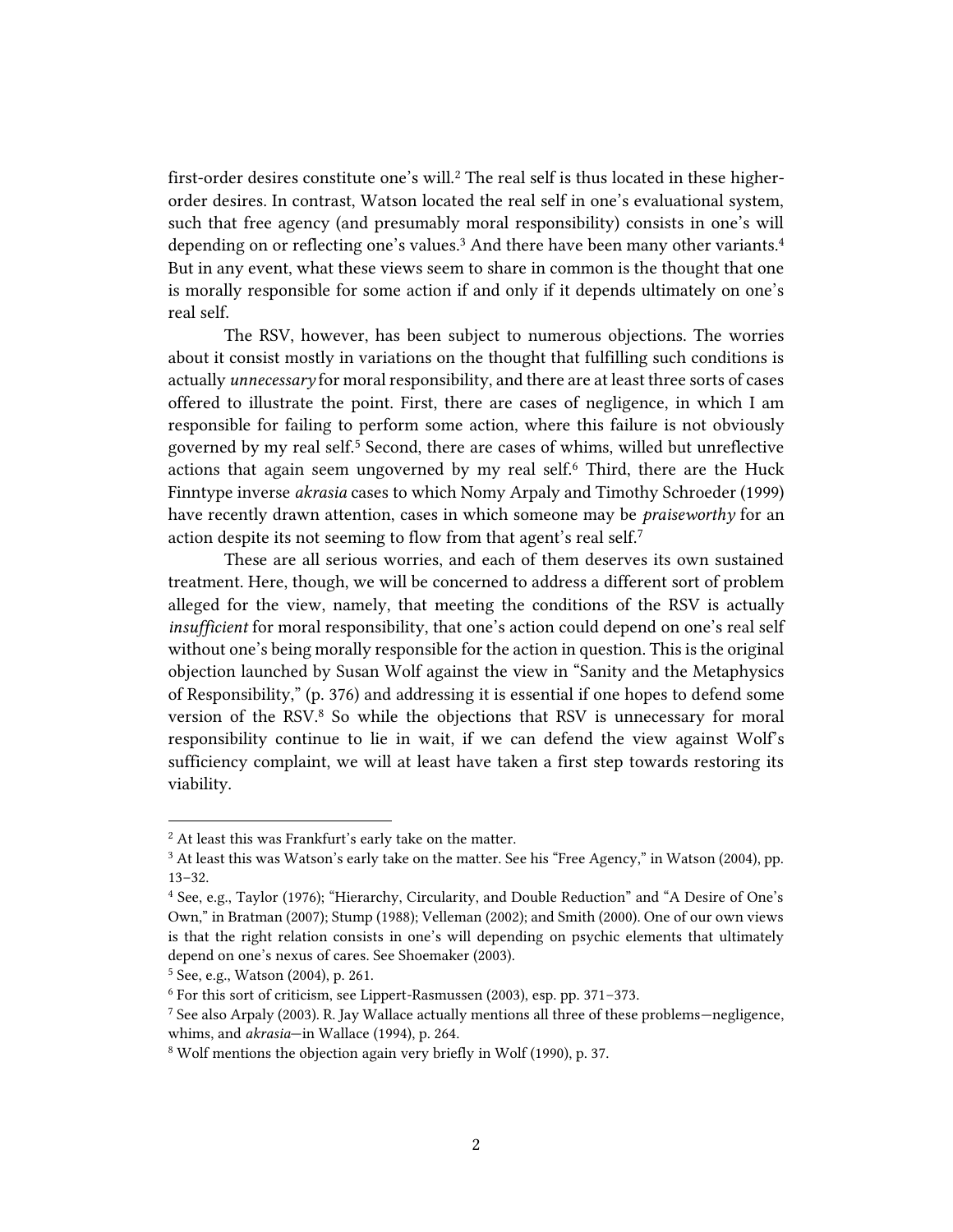We begin with a brief discussion of the attractions of the RSV, which ought to provide at least some motivation to rescue it from its objectors.

#### **2. The Attraction**

The RSV in its current form developed more or less as a way for compatibilists about responsibility to preserve their view in the face of some difficult real life cases. Early compatibilists (e.g., Hobbes) had a kind of real self view, but at a fairly unsophisticated level. For them, the self was identified with the will (a motivationally efficacious desire), such that if one's will governed one's action, the action was selfdetermined (and thus, presumably, something for which one was morally responsible). These early compatibilists were attracted to the view because it allowed them to preserve freedom and responsibility in the face of determinism by distinguishing between two types of causation—internal and external—and attaching freedom and responsibility only to the former: as long as I—my will—cause(s) some action, it is free.

This view runs into trouble, however, when we consider cases produced by some *internal* compulsion, e.g., addiction or mania. Actions in such cases are governed by an internal will yet nevertheless seem quite unfree. While some (e.g., libertarians) may be tempted to assert that what is missing in these cases is the robust ability to do otherwise, some compatibilists have reacted instead by pointing to a different lack, namely, genuine *self-*determination. What has gone wrong with the kleptomaniac, for instance, is that the will on which her action depends is not *her* will after all, in an important sense: it is not properly attributable to her in the way necessary for freedom and responsibility. She is instead alienated from it. And so what is required to render a will one's own is that it depend on one's *deepest* or *most true* self, whatever that may be. Consequently, contemporary RSV theorists typically incorporate two (or more) levels (e.g., of desires) or motivational systems, such that the real self is located at the level or in the system that can reflect on and govern its will (or "superficial self").

This view can be interpreted as thwarting not only the threat of determinism but also a more general skepticism about responsibility, a skepticism based on the intuition that one is responsible for one's actions only to the extent one is responsible for the self that performs those actions. But insofar as this intuition seems to presuppose an impossible kind of self-creation, responsibility for one's actions seems impossible.<sup>9</sup> Given that the RSV's adherents run a key distinction between the acting, superficial self, and the responsible, real self, however, they can account for the intuition while detaching it from the worry about self-creation: if we take up the

<sup>9</sup> One might see traces of this objection in Strawson (2003).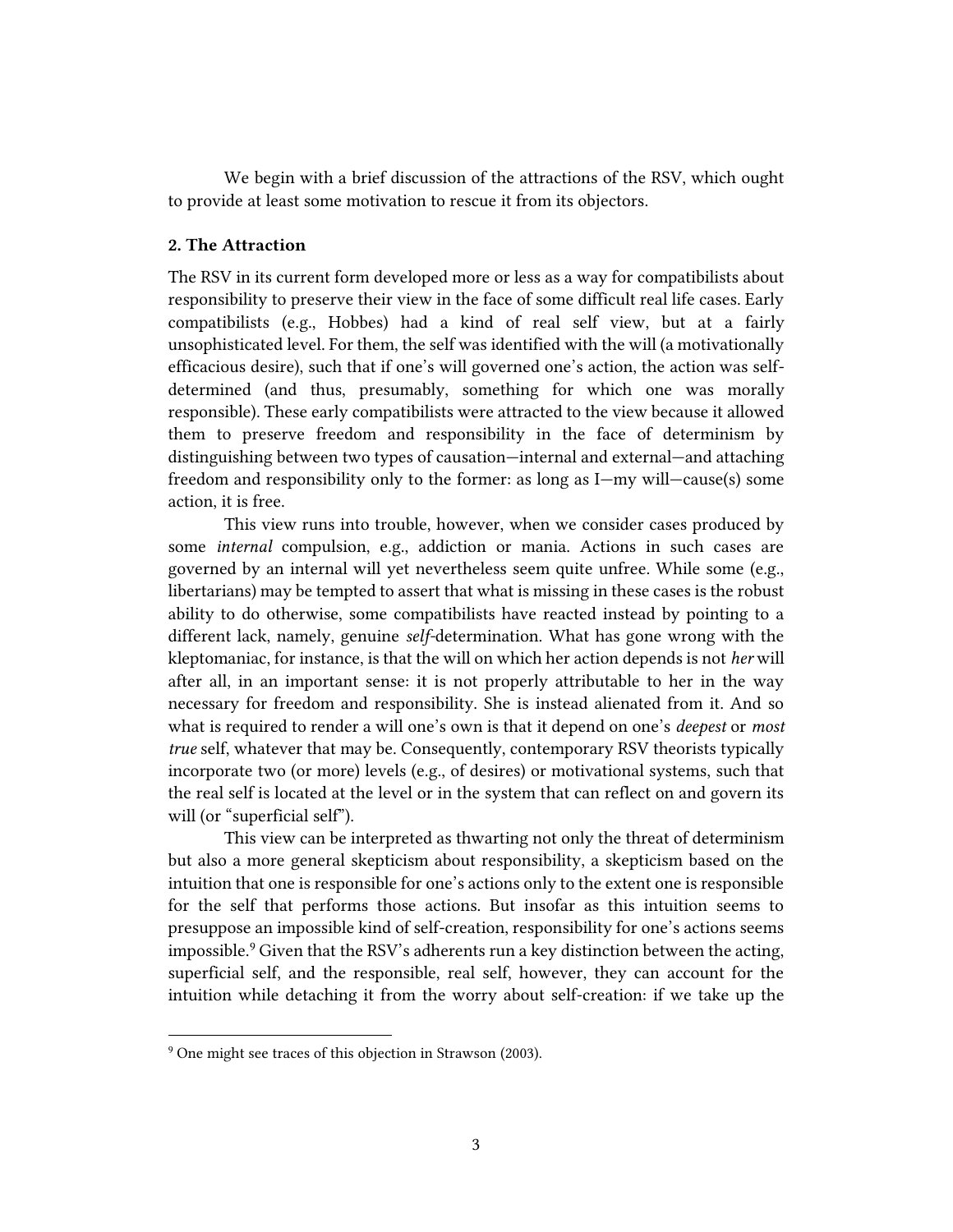phenomenological perspective, we will see that it is enough for us that we can reflect upon, revise, and generally govern our superficial selves, given that this ability provides us with "all the freedom it is possible to desire or to conceive." (Frankfurt 1971, p. 16) Responsibility for our superficial selves, in the sense of their being under our control, is all we require for responsibility generally.<sup>10</sup>

Independently of its developmental role in the history of compatibilism, however, the appeal of the RSV is rather obvious. Surely for an action to be my own, to belong to me for purposes of moral assessment, it must flow in some way from my real self. If it did not have its source in the true me, it is difficult to see moral assessment *of* me for that action as having much purchase. To judge me blameworthy for some action, for example, is to find fault *with me,* and it is hard to see this assessment as being coherently directed to anything other than my real self. But if such assessment is directed to my real self, that self must have some governance over the actions attributed thereto; otherwise, such assessment would be deeply unfair. Furthermore, if that governance relation is in place, it is rather difficult to think of anything missing needed to render the action flowing from such governance one's own. When I—my real self—govern the action (in the relevant sense), I have in effect "mixed my labor" with those bodily movements in the only way in which, it seems, they can sensibly be rendered my property.

The motivation for the RSV, then, is relatively simple. One might worry, though, that it is *too* simple, that it fails to account, for instance, for complications in the formative circumstances of the governing relation in question. Indeed, this is precisely where Wolf attacks.

#### **3. The Objection**

In her article on the metaphysics of responsibility, Wolf discusses a version of the RSV she actually calls the "deep self view" (DSV), according to which one is responsible for some action A just in case (1) A is governed by one's will, and (2) one's will is governed by one's deep self (where this is located either in one's highestorder desires or one's evaluative judgments). Her objection to this theory is based on her famous case of JoJo:

JoJo is the favorite son of Jo the First, an evil and sadistic dictator of a small, undeveloped country. Because of his father's special feelings for the boy, JoJo is given a special education and is allowed to accompany his father and observe his daily routine. In light of this treatment, it is not surprising that little JoJo takes his father as a role model and develops values very much like Dad's. As an adult, he does

<sup>10</sup> Cf., Wolf (2003), pp. 376–379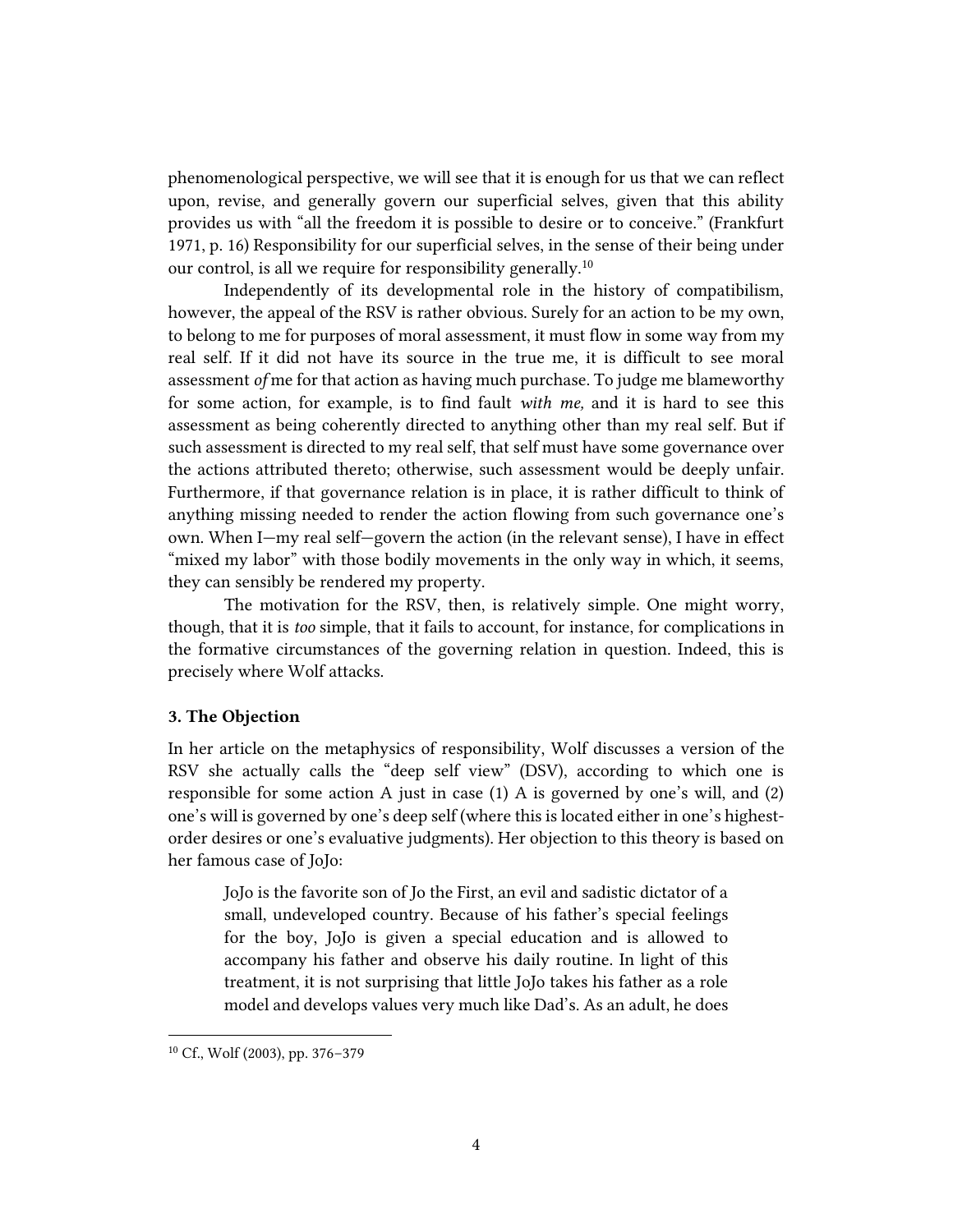many of the same sorts of things his father did, including sending people to prison or to death or to torture chambers on the basis of whim. He is not *coerced* to do these things, he acts according to his own desires. Moreover, these are desires he wholly *wants* to have. When he steps back and asks, "Do I really want to be this sort of person?" his answer is resoundingly "Yes," for this way of life expresses a crazy sort of power that forms part of his deepest ideal. (Wolf 2003, p. 379)

Here JoJo thinks his actions involving torture and brutality are *morally* required, expressions of values to which he is deeply committed. The contrary moral demands we would make of him would be met with a kind of puzzled disdain. He would fail to see our demands as demands of morality; they would simply find no purchase in the value system embedded in him since childhood (a heritage and upbringing he was "powerless to control" (p. 379)). Nevertheless, as Wolf implies, the structure of his will is such that he meets both of the DSV's conditions for moral responsibility: his actions are governed by his will; and his will is governed by his deepest self. But, as Wolf maintains, given the formative circumstances of his will, it is in fact "dubious at best that he should be regarded as responsible for what he does," for it "is unclear whether anyone with a childhood such as his could have developed into anything but the twisted and perverse sort of person that he has become." (pp. 379–380)

Of course, one might well suggest the source of JoJo's lack of responsibility stems from the point discussed earlier, namely, the fact that his deepest self was not up to him insofar as he had no governance over its creation. What Wolf does instead is remind us that not everything that matters for responsibility has to be about power and control; it may be that part of what matters is that we simply *be* a certain way, regardless of whether or not we had any control over being or becoming that way. And we find support for this thought in considerations of legal responsibility, a key condition for which is the *sanity* of the accused. Adopting this condition for moral responsibility, then, we can see that even though JoJo's will is structured properly on the DSV, he is not yet eligible for responsibility because he is normatively *insane*: he lacks "the ability to know the difference between right and wrong…." (p. 382) That is, JoJo's values have not been controlled properly by the way the world is, and given his formative circumstances he could not help but have been mistaken about those values. To recognize this fact is thus to recognize that JoJo lacks a key condition for moral responsibility. On Wolf's own view, then, one is eligible for responsibility only if (a) one can govern one's actions with one's desires, (b) one can govern one's desires with one's deep self, and (c) *one's deep self is sane.* (p. 382) This view—the Sane Deep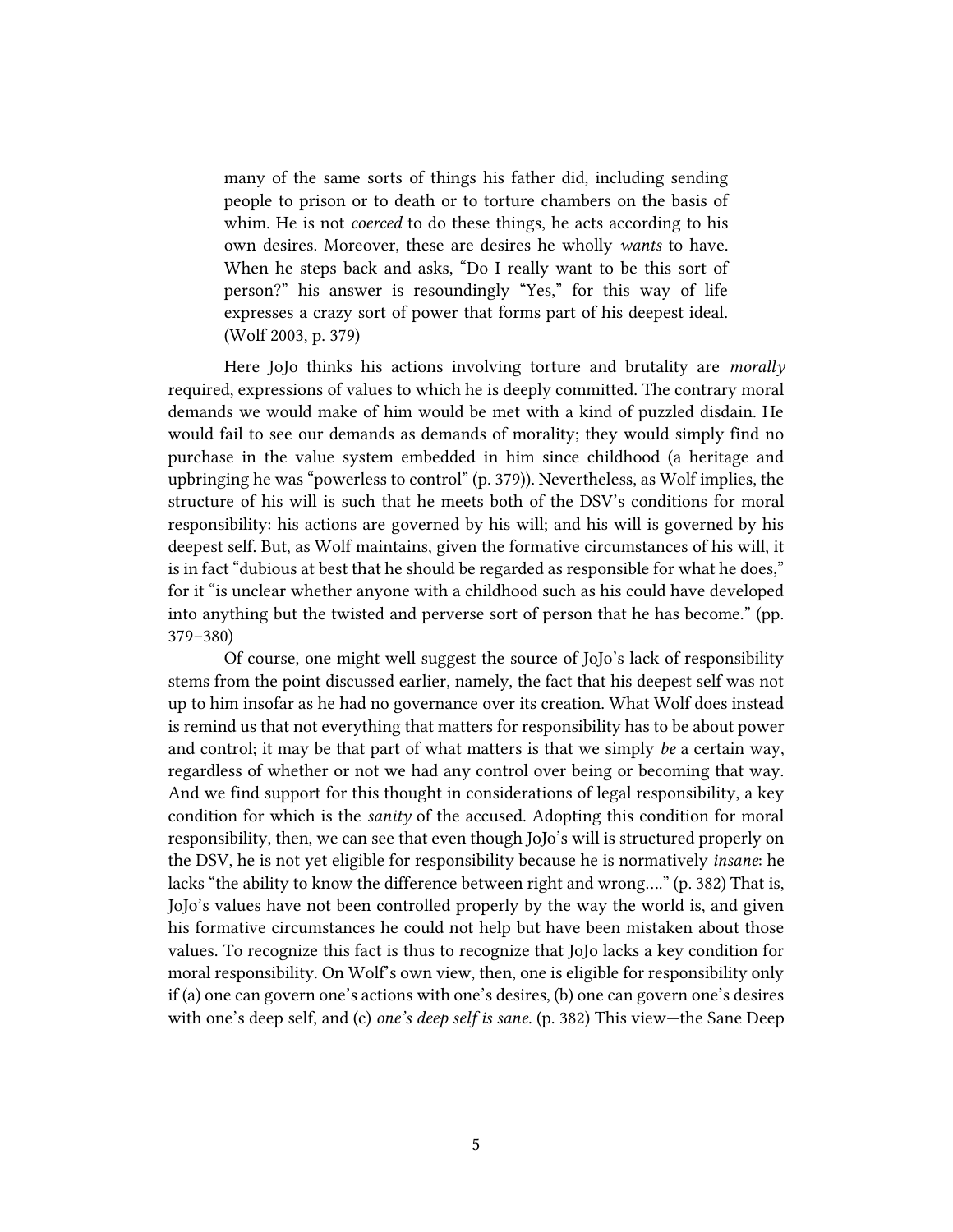Self View—allows us to maintain the initial plausibility of the DSV while also being able to account for the case of JoJo.

Wolf goes on to suggest that her account reveals that certain other historical immoralists, e.g., Nazis, slaveholders, and male chauvinists, were not fully responsible either, precisely because they were also (partially) normatively insane. These sorts of folks are victims of either "deprived childhoods" or "misguided societies," and their actions "are governed by mistaken conceptions of value that the agents in question cannot help but have." (p. 383) It is the "mistaken" aspects of their value conceptions that matter here: we have all been raised with conceptions of value we cannot help but have; but that alone does not incapacitate us from responsibility. It must instead be only when our value system does not allow us "normatively to recognize and appreciate the world for what it is" that we are insane and thus not responsible. (p. 383) Wolf's objection to the DSV, then, is that it is incomplete: the type of self-expression both necessary and sufficient for moral responsibility, she avers, is the self-expression of a *sane* self. If the sanity condition is included, then (and only then) could something like the DSV (and thus the RSV) be true.

#### **4. The Experiment**

Wolf takes it as a fundamental datum that our pre-theoretic intuitions converge on the judgment that JoJo is not a responsible agent. But do they? Whenever we introduced the case to students, they always needed considerable coaching to come to the conclusion Wolf wants. They resisted the idea that JoJo is not responsible primarily because they found it extremely hard to believe that JoJo would not be able to recognize that torture is wrong. In response, various features of the case would have to be stressed or exaggerated, e.g., the isolation in which JoJo grew up, in a "small, undeveloped country"—an island, it was proffered, with no communication links to the outside world, with heavily propagandized internal media, etc. Eventually the students would reluctantly agree to the "intuition," but at a price: the case now seemed quite precious. JoJo was now taken to live in an airtight vacuum, cut off from the world as we know it, and he was being rescued from responsibility, if at all, by a kind of forced and surreal *ignorance.* When the case was brought back into the real world, focused on someone like Uday Hussein, son of Saddam, the intuition that he was responsible seemed to return full-force.

To this point all we had were anecdotes and speculation, however, so it was decided that it would be worthwhile to gather data and find out just what people's pre-theoretic intuitions on the case really were. Our hypothesis was that JoJo would likely still be thought to be blameworthy, albeit perhaps less blameworthy than someone like Uday Hussein, and that the degrees of blameworthiness would increase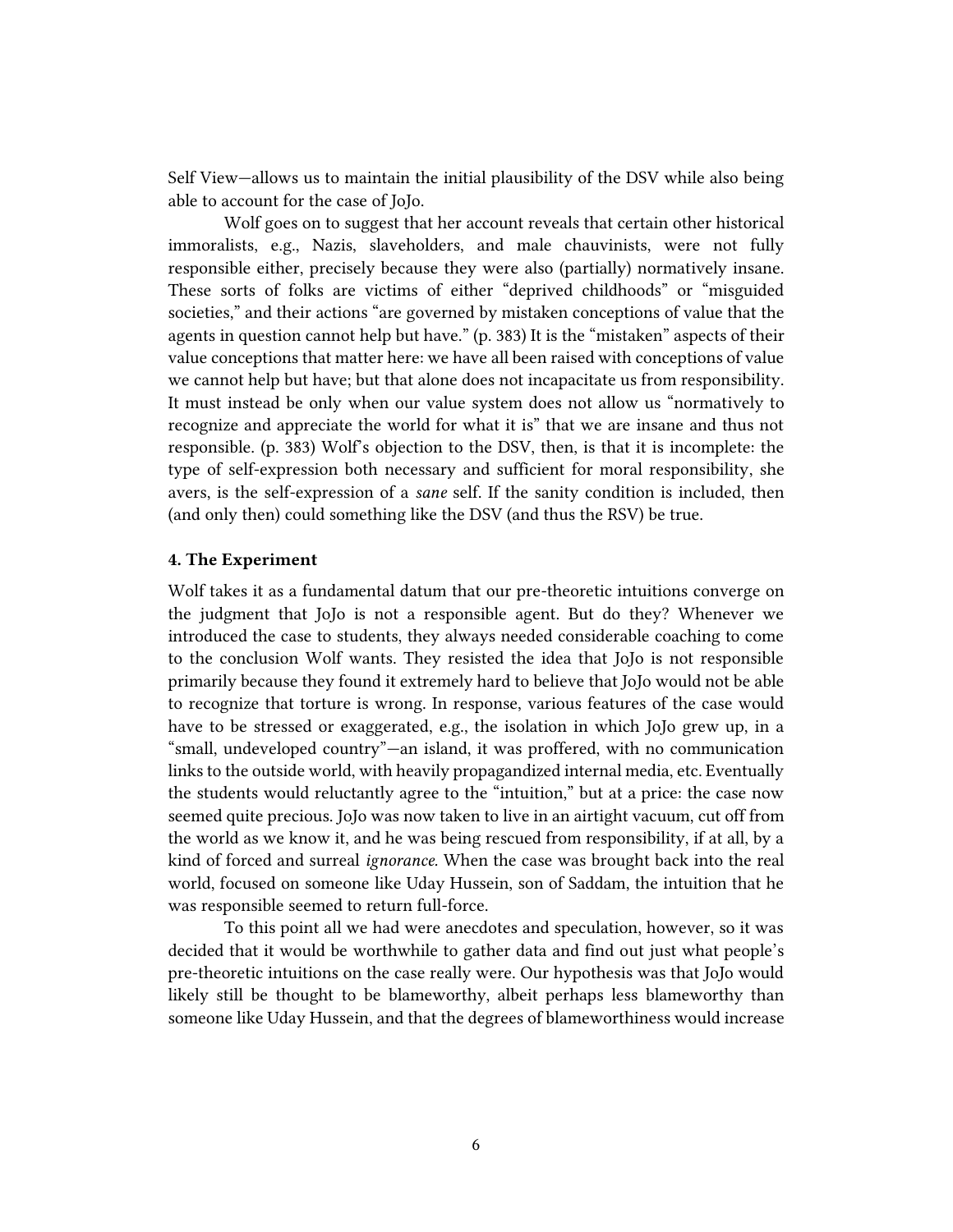in correspondence to his exposure to relevant moral alternatives.<sup>11</sup> In testing this hypothesis, we wrote up three scenarios, one a control, one Wolf's original JoJo scenario, and one in which Wolf's JoJo is exposed to moral alternatives. The subjects of the survey then each received one of these scenarios and were asked after reading it to "circle the number that best represents the degree to which you think JoJo is *blameworthy* for his actions (sending people to prison/death/torture chambers)" on a scale of 1 to 7, with "1" being not at all blameworthy, "4" being somewhat blameworthy, and "7" being completely blameworthy.<sup>12</sup> The first—control—scenario was what we took to be Jo the First's story (although we used the name "JoJo" to prevent any worries from arising about different names being deployed in different scenarios):

*JoJo1 Scenario:* JoJo is an evil and sadistic dictator of a small, undeveloped country. JoJo does many things as a dictator, including sending people to prison or to death or to torture chambers on the basis of whim. He is not coerced to do these things. When he steps back and asks, "Do I really want to be this sort of person?" his answer is resoundingly "Yes," for this way of life reflects his deepest values and ideals.

Answers here would help establish a baseline for responses to JoJo's particular brand of nastiness in the absence of any specified upbringing or exposure to alternatives.

The second scenario was almost identical to Wolf's own:

*JoJo2 Scenario:* JoJo is the favorite son of Jo the First, an evil and sadistic dictator of a small, undeveloped country, entirely cut off from the outside world. Because of his father's special feelings for the boy, JoJo is given a special education and is allowed to accompany his father and observe his daily routine. In light of this treatment, little JoJo takes his father as a role model and develops values very much like Dad's. As an adult, JoJo does many of the same sorts of things his

<sup>&</sup>lt;sup>11</sup> The language used here matters. In Wolf's original scenario, the relevant assessment is that  $Joj$ o is not to be regarded as "responsible" for what he does (and of course the title of the article itself declares it as being about "responsibility"). "Moral responsibility" is something of a term of art in philosophy, however, and it's not at all clear what the folk in general take it to mean. It could, after all, be taken to mean anything from "causally responsible" to "having a moral duty" to "having a role-based duty" to "being open to moral appraisal" to "living up to moral expectations" (according to which JoJo could be thought to be quite *ir*responsible). We thus decided to test intuitions using the term "blameworthy," as this is less of a term of art, is likely clearer, and is still in accordance with what Wolf had in mind, it seems.

<sup>&</sup>lt;sup>12</sup> All were students at Bowling Green State University.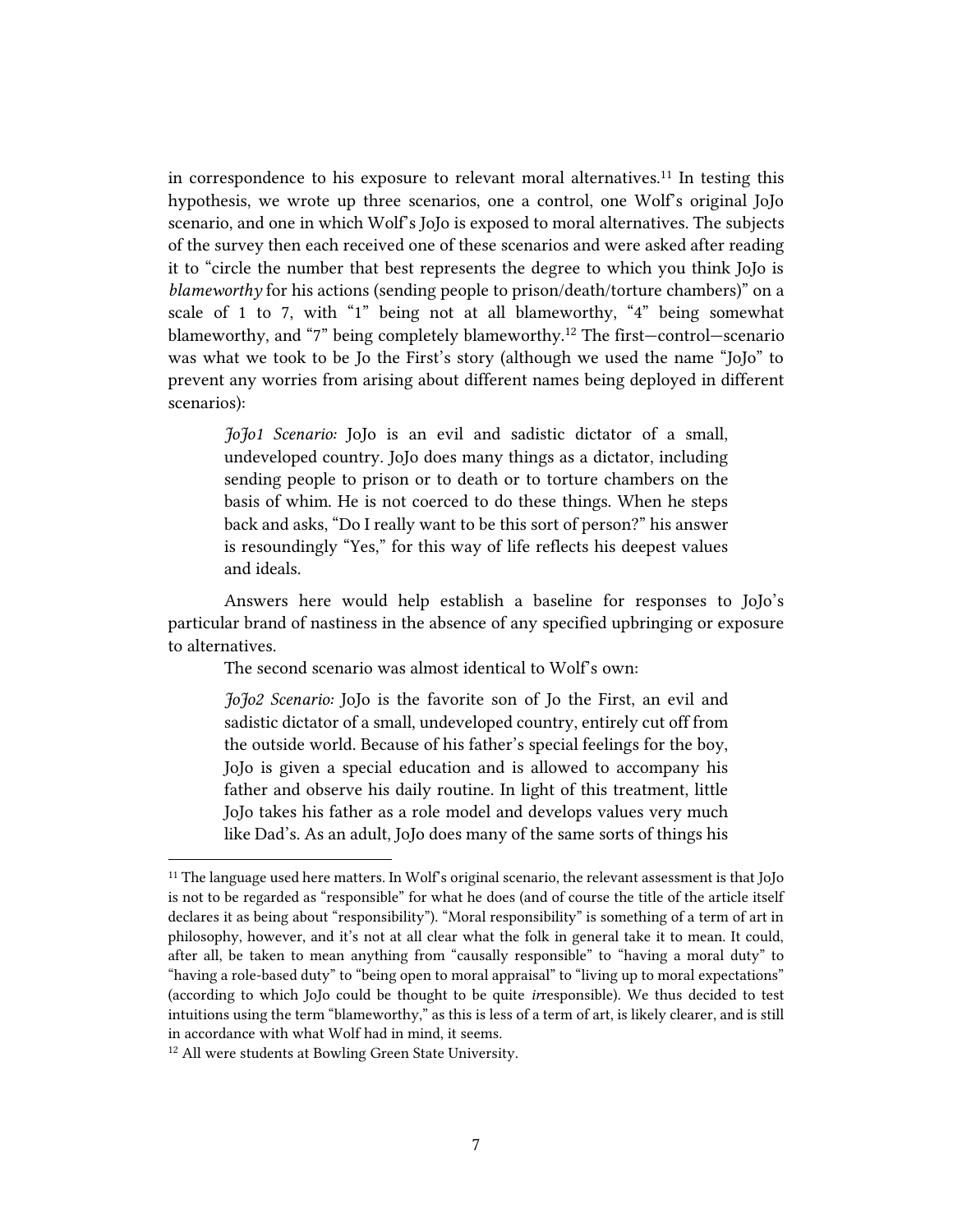father did, including sending people to prison or to death or to torture chambers on the basis of whim. He is not coerced to do these things. When he steps back and asks, "Do I really want to be this sort of person?" his answer is resoundingly "Yes," for this way of life reflects his deepest values and ideals.

Changes here from Wolf's original were minimal, but are worth explaining. In the first sentence, we added the phrase "entirely cut off from the outside world" in order to emphasize the isolation of JoJo's upbringing, thus leaving it open that JoJo's wholehearted adoption of his father's values might be due to simple lack of access to moral alternatives. In the third sentence, we deleted Wolf's commentary that "it is not surprising" that JoJo develops values very much like Dad's, as we did not want to prejudice respondents one way or the other as to the actual degree of surprisingness attached to such a development. In the final two sentences, we eliminated references both to the technical machinery Wolf is criticizing (e.g., references to hierarchical desire systems) and to her assertion that JoJo's way of life expresses a "crazy sort of power"—obviously, an attempt to determine in a neutral fashion whether or not JoJo is morally insane could be derailed by any talk beforehand of his "craziness."

The final scenario changed only JoJo's exposure to alternative value systems:

*JoJo3 Scenario:* JoJo is the favorite son of Jo the First, an evil and sadistic dictator of a small, undeveloped country, entirely cut off from the outside world. Because of his father's special feelings for the boy, JoJo is given a special education and is allowed to accompany his father and observe his daily routine. In light of this treatment, little JoJo takes his father as a role model and develops values very much like Dad's. When he turns 21, JoJo is sent to live in a developed country for a year, and there he becomes aware that other leaders treat their subjects with respect and goodwill because they value the lives and well-being of their subjects. Nevertheless, when he returns to lead his country, JoJo does the same sorts of things his father did, including sending people to prison or to death or to torture chambers on the basis of whim. He is not coerced to do these things. When he steps back and asks, "Do I really want to be this sort of person?" his answer is resoundingly "Yes," for this way of life reflects his deepest values and ideals.

### **5. The Results**

As expected, there was a difference in assessments of blameworthiness between the first two cases, but not at all of the sort Wolf envisioned. On average, subjects did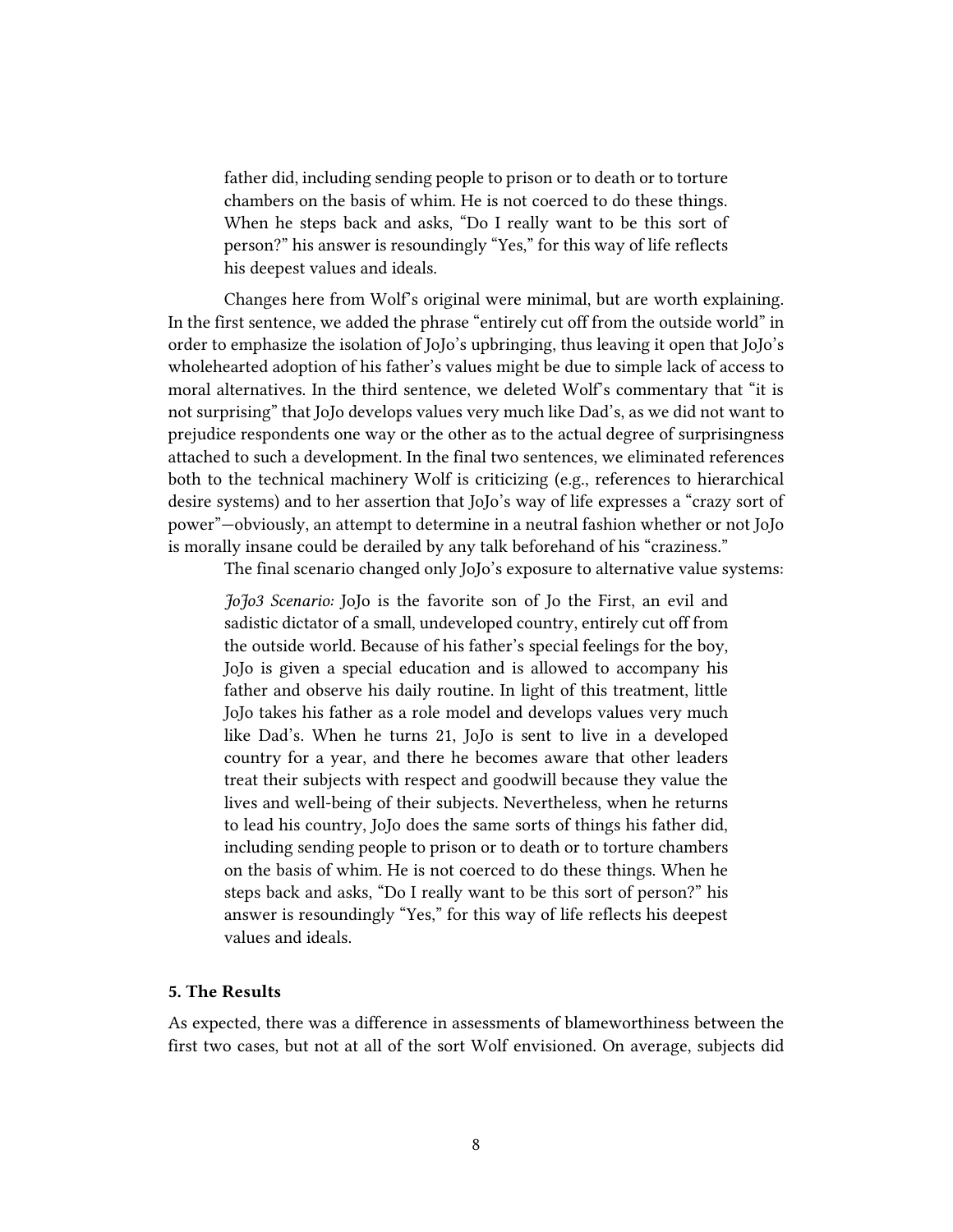judge JoJo1 (the control) quite sternly: the mean was 5.8 (on a scale of 1–7), with exactly half of the respondents assigning a solid 7 to him. In the JoJo2 case, however essentially Wolf's original JoJo case—the mean was 4.77. This difference between the average assessments of JoJo1 and JoJo2 was found to be statistically significant.<sup>13</sup> So, while subjects did deem JoJo2 to be less blameworthy than JoJo1, they still judged him to be more than somewhat blameworthy. (The mode score was actually a 6, and the median reply was a 5).

What of the responses to JoJo3, the one seemingly aware of moral alternatives? The responses here were unexpected: the mean was 4.93, but the mode and median scores were both 5, trends suggesting that subjects found that someone with JoJo's background is less blameworthy than Jo the First, even if he has been exposed to moral alternatives. The differences in mean between JoJo2 and JoJo3, however, were not statistically significant.

#### **6. The Philosophical Discussion**

 $\overline{a}$ 

What do these results mean for Wolf's claim about the incompleteness of the DSV (and thus the RSV)? First off, they seem to render the charge unmotivated. Wolf's case is built explicitly and entirely on our pretheoretic intuitions in the JoJo case, and given that these do not come close to converging on the view that JoJo is not blameworthy, we do not yet have a good reason to believe that meeting the conditions of the DSV may be insufficient for moral responsibility. Indeed, people clearly attribute the nasty actions to JoJo2, and insofar as the action depends on his will, which itself depends on his deep self, the DSV provides a straightforward story about why he is responsible and blameworthy: he is actively governing his own actions.

Nevertheless, there are some complications here. First, our hypothesis (based on anecdotal classroom experience) was that the explanation for any difference between JoJo1 and JoJo2 would be his lack of exposure to moral alternatives—that is, his *ignorance,* not his insanity. The subjects' responses to the JoJo3 case seem to suggest otherwise, however. Judgments of his blameworthiness were essentially no different from JoJo2's, so it seems that consideration of JoJo's unfortunate formative circumstances dominates his level of exposure to moral alternatives: these circumstances render him less blameworthy (according to our subjects) than the

 $13$  For each survey, N=30. The overall ANOVA demonstrated a statistically significant difference between average responses for all three JoJo cases (F=4.318, p=.016). Bonferroni post-hoc comparisons between responses for JoJo1 and JoJo2 demonstrated a significant tendency to judge JoJo2 less responsible (p=.023). Comparisons between JoJo1 and JoJo3 demonstrated a trend towards judging JoJo3 less responsible (p=.072). Comparisons between JoJo2 and JoJo3 demonstrated no significant difference in responses (p=1).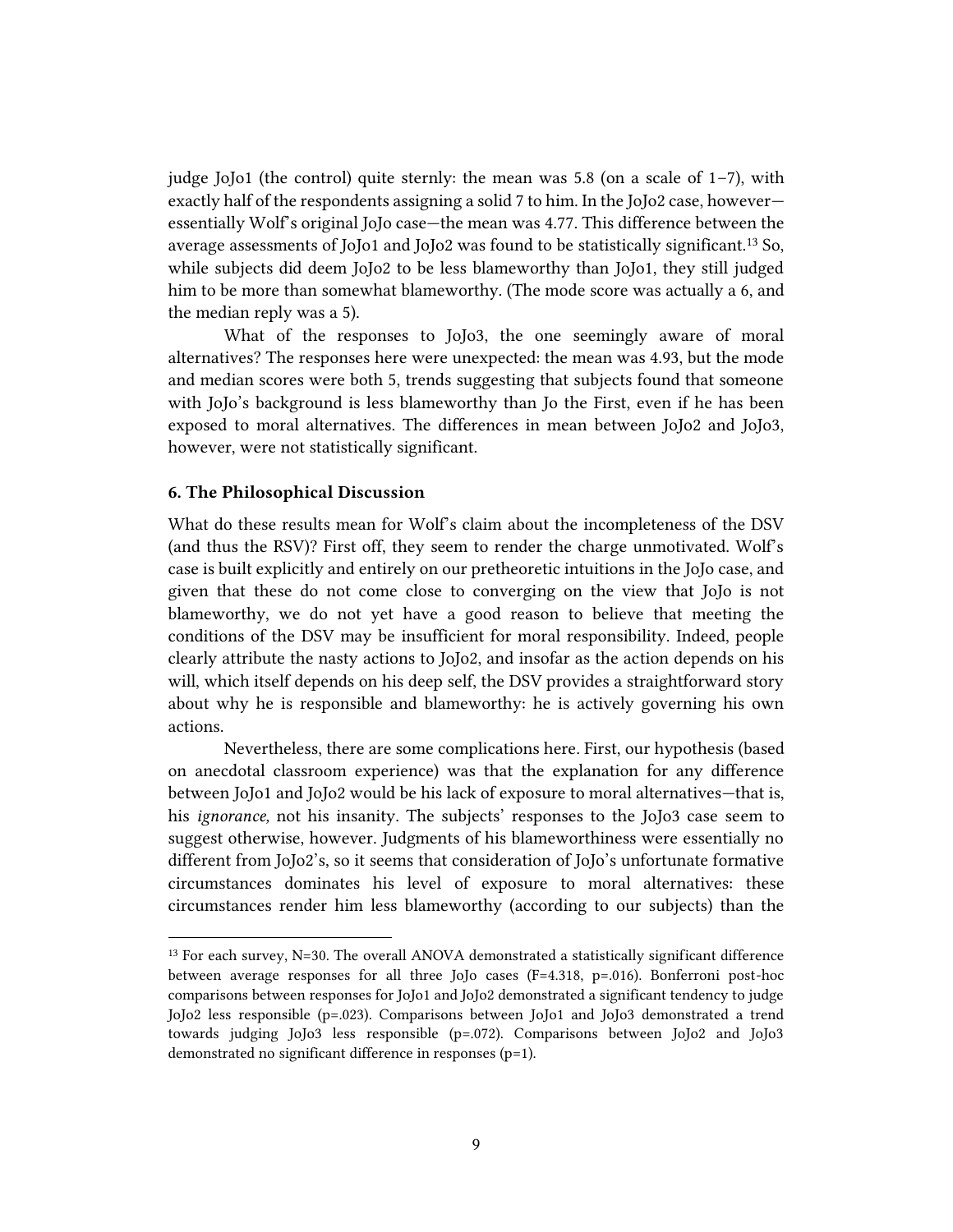control case seemingly *regardless* of his moral ignorance. This result genuinely surprised us.

Beyond being a surprise, though, it also opens the door for a Wolfian response to our interpretation of subjects' assessments of JoJo2. Admittedly, she might say, subjects do still find the original JoJo to be pretty blameworthy. But he is most definitely *less* blameworthy than JoJo1, where the only difference between them is the statement of JoJo2's unfortunate formative circumstances. If inclusion of exposure to moral alternatives does nothing to alter that assessment, then it looks as if that exposure could do nothing to alter JoJo's commitment to Daddy's ideals. But if this is the case, then it seems like JoJo really does lack the ability to adopt the right value system even with exposure to it—he is normatively insane. Consequently, the DSV remains incomplete without a sanity condition.

This is much too quick, however. For one thing, we cannot forget that JoJo2 was deemed to be quite blameworthy (indeed, *no one* thought he was not blameworthy at all). So it is not at all clear that his being (slightly) less blameworthy than JoJo1 warrants judging the DSV as it stands to be insufficient. Indeed, one might think that he is as blameworthy as he is precisely because he meets the conditions of the DSV, just not as *fully* as does JoJo1. Perhaps subjects think that JoJo2's actions are not as attributable to his deep self as JoJo1's, given the former's upbringing, or perhaps subjects think that the *depth* of JoJo2's deep self is somewhat limited. But in any event, there may be scalar resources within the DSV itself that could explain both the significant degrees of blameworthiness attached to both JoJos as well as the disparity between them. (More on this point later.)

Indeed, it may still be the case that moral ignorance is playing a key role in the disparity between JoJo1 and JoJo2. After all, people could well be judging that mere exposure to moral alternatives is insufficient to dispel moral ignorance, especially for those who have been as thoroughly indoctrinated as JoJo. It is a common phenomenon, after all, for people to exhibit confirmation bias—to be unwittingly selective in what evidence they gather and deploy.<sup>14</sup> Subjects may well be thinking that mere exposure to moral alternatives is itself insufficient to undermine JoJo3's deep-seated moral ignorance, believing that JoJo may be unconsciously disposed to ignore alternatives to his deep-seated values.

JoJo2 and JoJo3 may be thought to be closely aligned in this respect precisely because of the particularly insidious type of ignorance they have in common, a type we believe is different in *kind* from the moral ignorance people usually experience. For most of the rest of us, moral ignorance consists in our lacking knowledge that some particular action is generally construed as an expression of ill will, where such expressions are what we typically believe make the action wrong. In other words, we

<sup>14</sup> See, for one discussion, Nickerson (1998).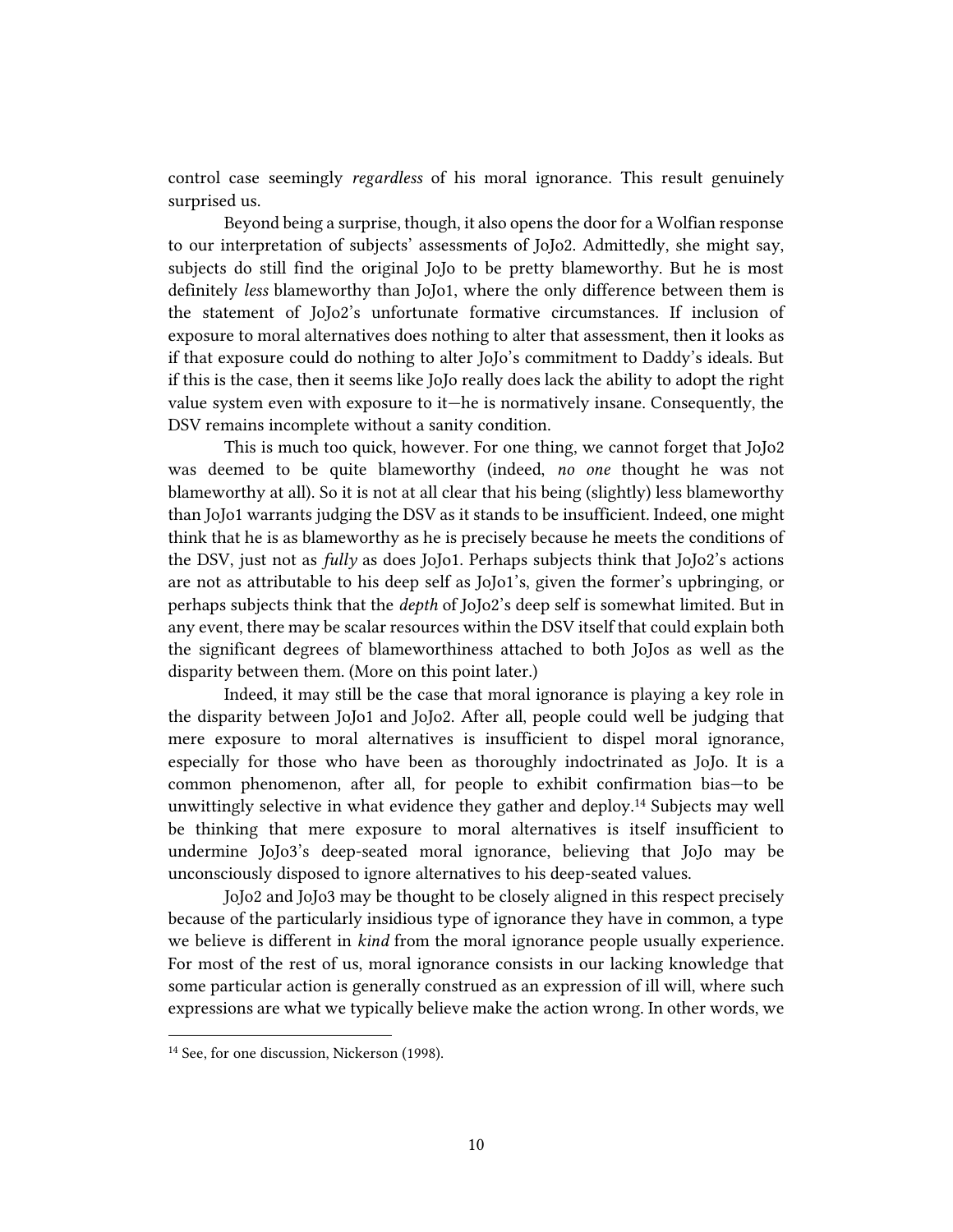are aware of which moral properties supervene on which act-types, but we may lack knowledge of which act-tokens fall under those act-types. This matters to us, then, because insofar as some act-token is perceived to express ill will, it is something we will hasten to correct (by apologizing or explaining, say): we (typically) want to express goodwill in our actions; and if they are perceived otherwise, we want it known that we did not in fact intend ill will at all.

Now when (either) JoJo inflicts his injuries on the peasants he actually intends to do so: this is the only way such peons will learn, he thinks, or perhaps it expresses a power suitable to his station. We might thus say that JoJo intentionally expresses *ill* will to them. What is he ignorant of, then? He does not know that expressions of *ill will* are wrong. That is, his is a more fundamental ignorance than ours: he is unaware of which moral properties supervene on which act-types. Indeed, he thinks that what he is doing is morally right, that he is following squarely in the footsteps of his "admirable" and "morally good" father. This is a kind of ignorance, though, that mere exposure to the relevant moral alternative—the basic demand that expressions of ill will are wrong—may not be sufficient to displace. Further, if this analysis is on the right track, then while JoJo's actions depend on his motives, and his motives depend on his deep self, he may not be seen as fully violating the basic demand for goodwill unless he is first aware *that* it is a demand and *that* he is violating it. Neither condition is fulfilled in this case and this is one reason, we suggest, that subjects' judgments of his blameworthiness might be dampened.

The difficulty in disentangling Wolf's analysis of the case from our preferred ignorance-based analysis stems from the fact that normative insanity entails normative ignorance: If I lack the *ability* to know that X is wrong, then clearly I *do not* know that X is wrong. But how can we determine that the latter has its source in an incapacity, rather than in some other sort of (mere) deficiency? Wolf claims to follow the M'Naughton Rule in legal contexts, which holds that a person is sane "if (1) he knows what he is doing and (2) he knows that what he is doing is, as the case may be, right or wrong." (Wolf 2003, p. 381) Wolf's gloss on the second condition is that the sane agent has "the *ability* to know the difference between right and wrong…." (p. 382, our emphasis) But it is not clear that JoJo lacks the stated ability at all. For one thing, if "rightness" and "wrongness" are roughly construed as "to be doneness" and "not to be doneness," then JoJo would seem to have precisely the same level of ability in this regard as most of the rest of us. What JoJo lacks is knowledge of what *is* right and what *is* wrong, not the difference between them. In addition, it remains unclear that JoJo's lack of knowledge stems from a disability (the disability essential to insanity): just because he does not know that expressions of ill will are immoral, that does not yet mean that he lacks the ability to know it. Until this gap between moral ignorance and moral insanity is closed, the DSV's incorporation of a sanity condition seems unmotivated.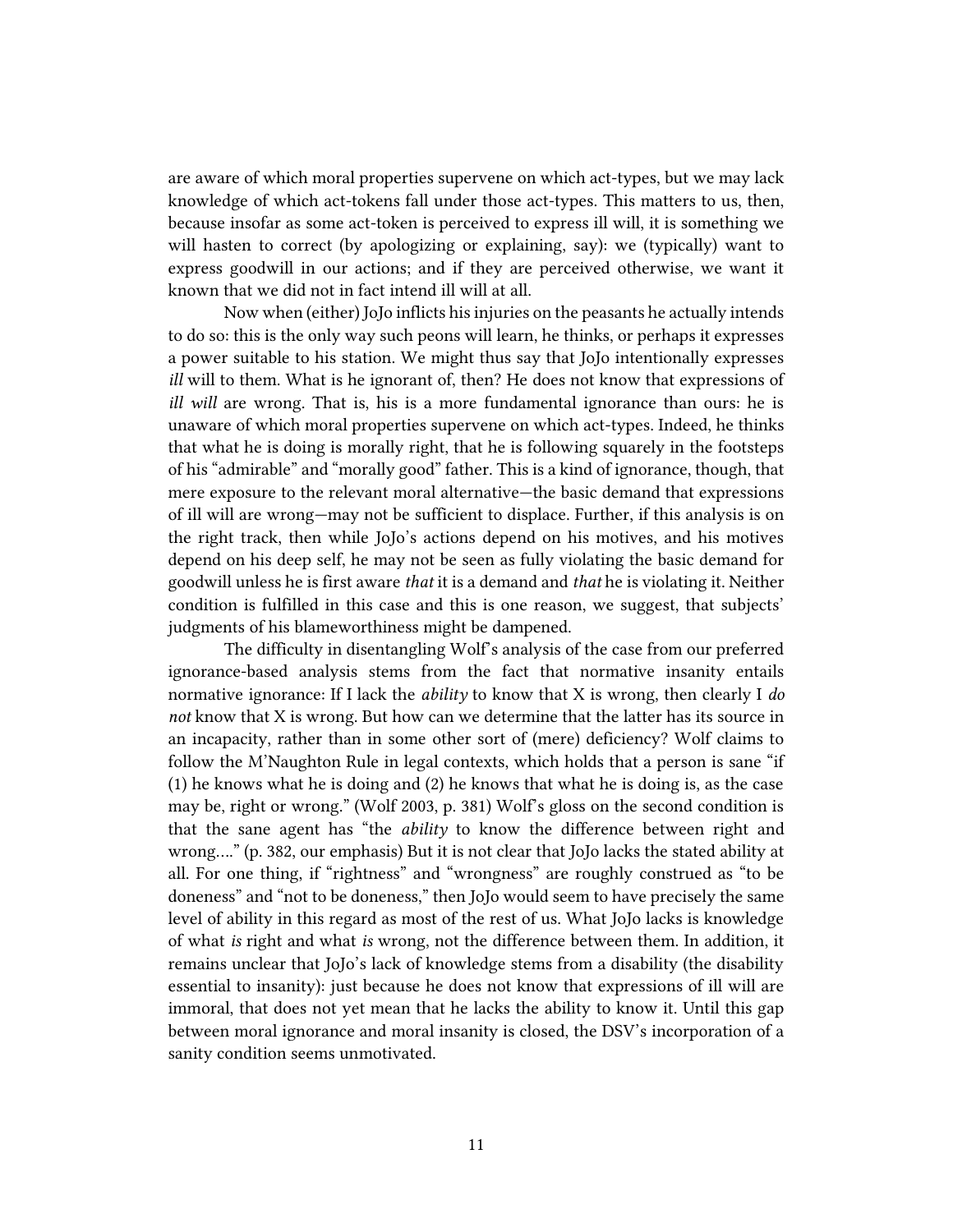Nevertheless, there is still a puzzle here. If ignorance were a genuine excuse, then perhaps one ought to think, right along with Wolf, that JoJo's actions really should not be actions for which he is responsible *at all.* In ordinary cases, for example, once we find out about another's ignorance in performing some injurious action, all blame is typically withdrawn. But in the experimental scenario, JoJo2 has clearly been deemed blameworthy *to a significant extent,* just as has JoJo3. One problem here is that the DSV as it stands (and as mentioned earlier) does not seem sensitive to scalar assessments of responsibility. Instead, it holds that one is responsible for one's actions just in case one's actions depend on one's will and one's will depends ultimately on one's deep self, where this is an all-or-nothing assessment: if one fulfills the conditions, one is responsible, and if one does not, one is not. Thus, given that JoJo2 and JoJo3 fail to meet the first condition, they should not (on this view) be eligible for responsibility assessments at all.

We speculate, however, that what may mitigate the full-blown excusal of JoJo2 is the belief that his ignorance itself is rather culpable, that even though he did not in fact know better (and his ignorance is deep-seated), he *should have,* where this means there were plenty of opportunities for him to infer that expressions of ill will were wrong, if only he had paid closer attention or been sufficiently sensitive.<sup>15</sup> Indeed, subjects may well have thought that JoJo3's exposure to the moral alternative was *redundant*: he had already had sufficient exposure to render his ignorance culpable. Nevertheless, because of the deep-seated nature of the ignorance, subjects could be cutting both JoJo2 and JoJo3 roughly equal slack, given the degree of difficulty attached to their actually succeeding in identifying and eliminating their zones of ignorance.<sup>16</sup> People thus could be thinking of both JoJo2 and JoJo3 (and those like them) in the following way: while it would be difficult for them to come to see

<sup>15</sup> This is closely akin to finding fault with someone for her *negligence.* Negligence is notoriously difficult for theories of responsibility to handle adequately, in part because there doesn't seem to be any particular *action* for which the agent is blameworthy; rather, it's an *absence* of an action that garners fault-finding, e.g., someone's failure to salt the ice off her sidewalks before hosting a big party (where someone falls on the ice), or someone's being so engrossed in a conversation that he fails to look both ways and plows into another car. (For a brief discussion of the latter example, see Gary Watson, "Skepticism About Weakness of Will," in Watson (2004), pp. 52–53.) We have no intention of solving this difficult problem here; rather, we hope to show how the scalar dimension of some assessments of responsibility may derive from considerations in this neighborhood.

<sup>&</sup>lt;sup>16</sup> It is also worth pointing out here that we are not entirely convinced that the lack of difference in assessments of JoJo2 and JoJo3 was not just due to the fact that our sample size was too small. This is, at the very least, a survey worth running again, perhaps to see if there is a difference between responses to a JoJo who has been exposed to expressions of good will and a JoJo whose exposure has actually penetrated his ignorance.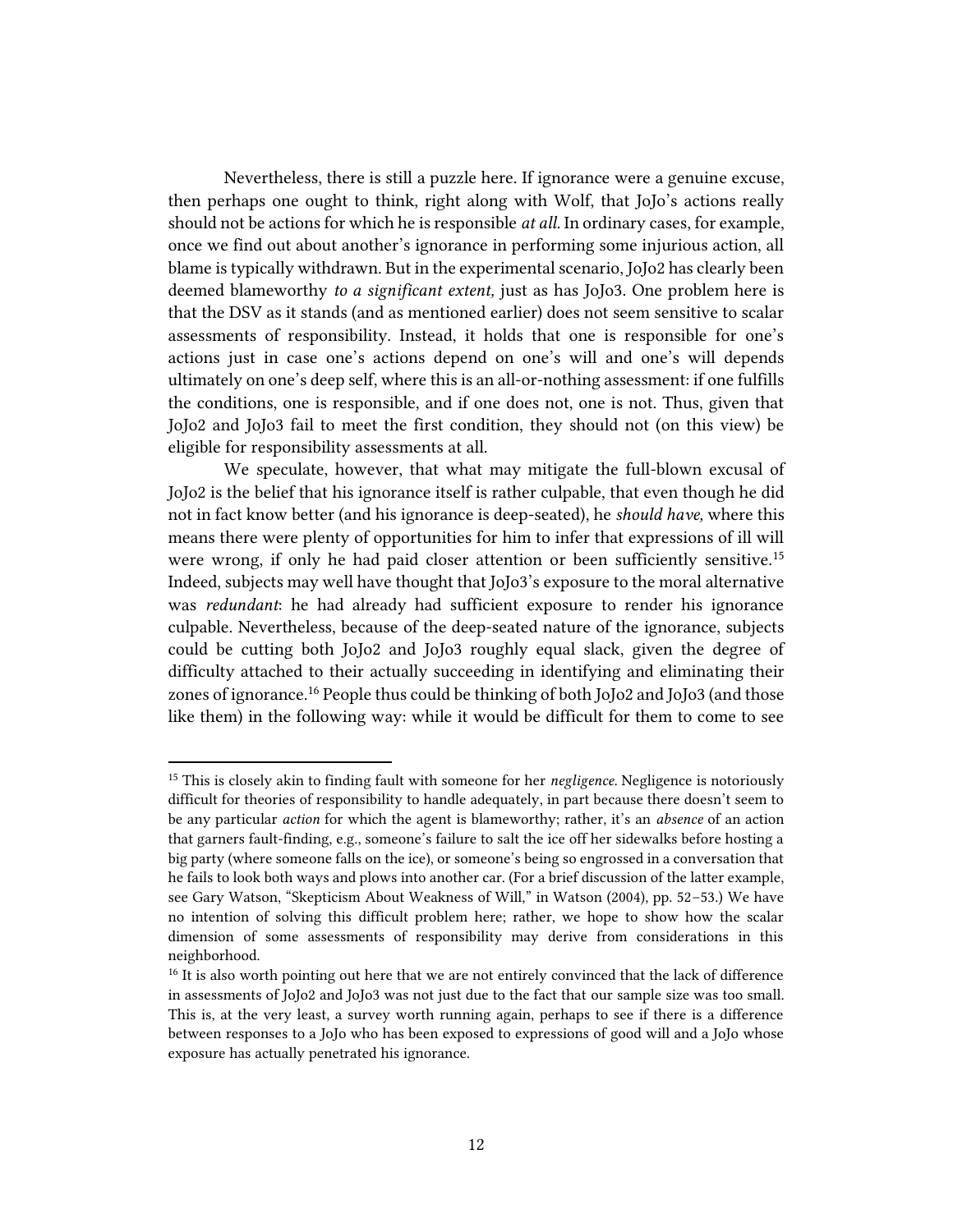the attraction of the basic moral demand, given their upbringing, it is nevertheless not unreasonable for us to expect them to do so. The fact that they do not know, therefore, while ordinarily exculpatory, is not sufficient to get them off the hook here. They are thus still blameworthy for their actions to a degree corresponding inversely to the degree of difficulty attached to their incorporation of the relevant moral awareness: the more difficult, the less blameworthy.

### **7. The Conclusions**

The story told by the advocate of DSV in response to the JoJo case is rather complex, but it does not at all require either an admission of the insufficiency of the account or any reference to sanity or insanity. Instead, one could still conclude as follows:

- 1. The experimental results strongly suggest that Wolf's assumptions about our pretheoretic intuitions in the JoJo case are wrong. Rather than believing that JoJo is, given his upbringing, not responsible, most seem to believe that JoJo is blameworthy (awhich entails his responsibility)—just not as blameworthy as he might have been. This evidence alone seems to undermine Wolf's motivation for saying the DSV is insufficient, and it also obviates the need to add a sanity condition. (And insofar as the DSV is just a specific version of the Real Self View, her charge has no purchase for that more general view either.)
- 2. Suppose, though, that the evidence is a fluke, or that Wolf really wants to target more sophisticated intuitions, and that a JoJo-like scenario actually does cause people to judge JoJo not to be blameworthy. Would *this* turn of events motivate a need for a sanity condition to supplement the DSV? No. What may still ground such intuitions could be assumptions about JoJo's critical ignorance of the moral alternatives to the wrongness of his expressions of ill will (where this may now be viewed as non-culpable ignorance): failure to know does not necessarily imply inability to know. But ignorance-as-underminingresponsibility may easily be accounted for by the DSV, insofar as ignorance of what some piece of behavior actually consists in *qua* action (under the proper description) disrupts the dependence relation between one's superficial self/will and one's action: one would not be intending to perform the specific action for which one was being held responsible.
- 3. Nevertheless, given the evidence as it stands, JoJo2 and JoJo3 *are* thought to be blameworthy to a significant degree. How might we explain this? According to the DSV, if any JoJo is deemed blameworthy, it must be in virtue of the fact that his immoral action depended on his will, which itself depended on his deep self. So far, so good: both *are* deemed blameworthy, and both in fact do meet the conditions of the DSV. The puzzle, though, is why they are thought *less*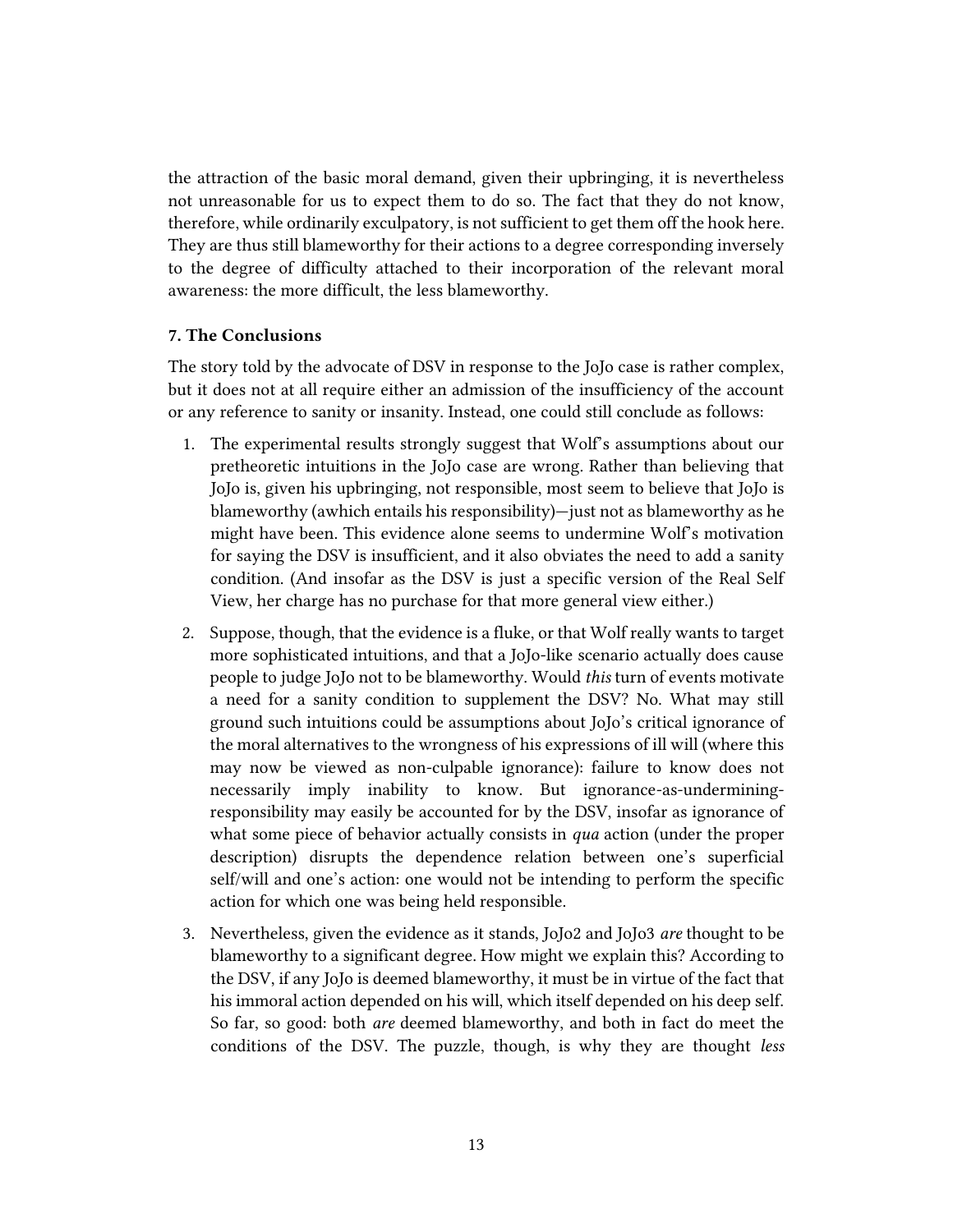blameworthy than the control, JoJo1. How might this difference in degree be accounted for on the DSV? One answer that we have suggested points to a tension in our intuitions. On the one hand, there is the pull towards judgments of non-responsibility (or at least non-blameworthiness) that could be explained by thinking of the JoJos as morally ignorant, of failing to see the basic moral demand as a genuine alternative for them. On the other hand, there is the pull towards blameworthiness suggested by the thought that, even if they did not know of the alternatives, they *should have* known, such that their ignorance is morally culpable (to some extent).

One possible problem with both aspects of this analysis, though, is that there was not much of a difference between reactions to JoJo2 and JoJo3, where the latter had actually been exposed to the relevant alternatives. What we have suggested in reply, though, is that subjects might still be viewing JoJo3 as just as ignorant as JoJo2, that given the type and the deep-seated nature of his ignorance, his being exposed to alternatives in this particular way might make no discernible difference to him. Of course, this view seems to bring out an important tension: if his ignorance is impervious to this sort of exposure, why think it is sufficiently culpable to support the judgment of significant blameworthiness nevertheless? But this is only a tension if we think that JoJo2 and JoJo3 had no *other* opportunities to incorporate the relevant moral awareness, and if we do not, it would be easy to maintain that JoJo3's brand of exposure was just redundant by that point.<sup>17</sup>

4. An important adjustment needs to be made to the DSV for it to be able to account precisely for these results. As it stands, it does not reflect a scalar component, but subjects do make assessments of varying degrees of blameworthiness if given the opportunity. We have suggested that differences in degrees of assessment may correspond inversely to the degree of difficulty in the target's coming to moral recognition. On this explanation, then, an advocate of the DSV could claim that the degrees of blameworthiness track the degrees of *attributability of actions*: actions are more or less attributable to agents in these sorts of cases depending on the degree of difficulty they are judged to have in recognizing various features of their actions about which they remain ignorant. But regardless of the specific explanation of the data, a scalar dimension may be incorporated into the DSV in the following way: one is

<sup>&</sup>lt;sup>17</sup> It is also worth pointing out here that we are not entirely convinced that the lack of difference in assessments of JoJo2 and JoJo3 was not just due to the fact that our sample size was too small. This is, at the very least, a survey worth running again, perhaps to see if there is a difference between responses to a JoJo who has been exposed to expressions of good will and a JoJo whose exposure has actually penetrated his ignorance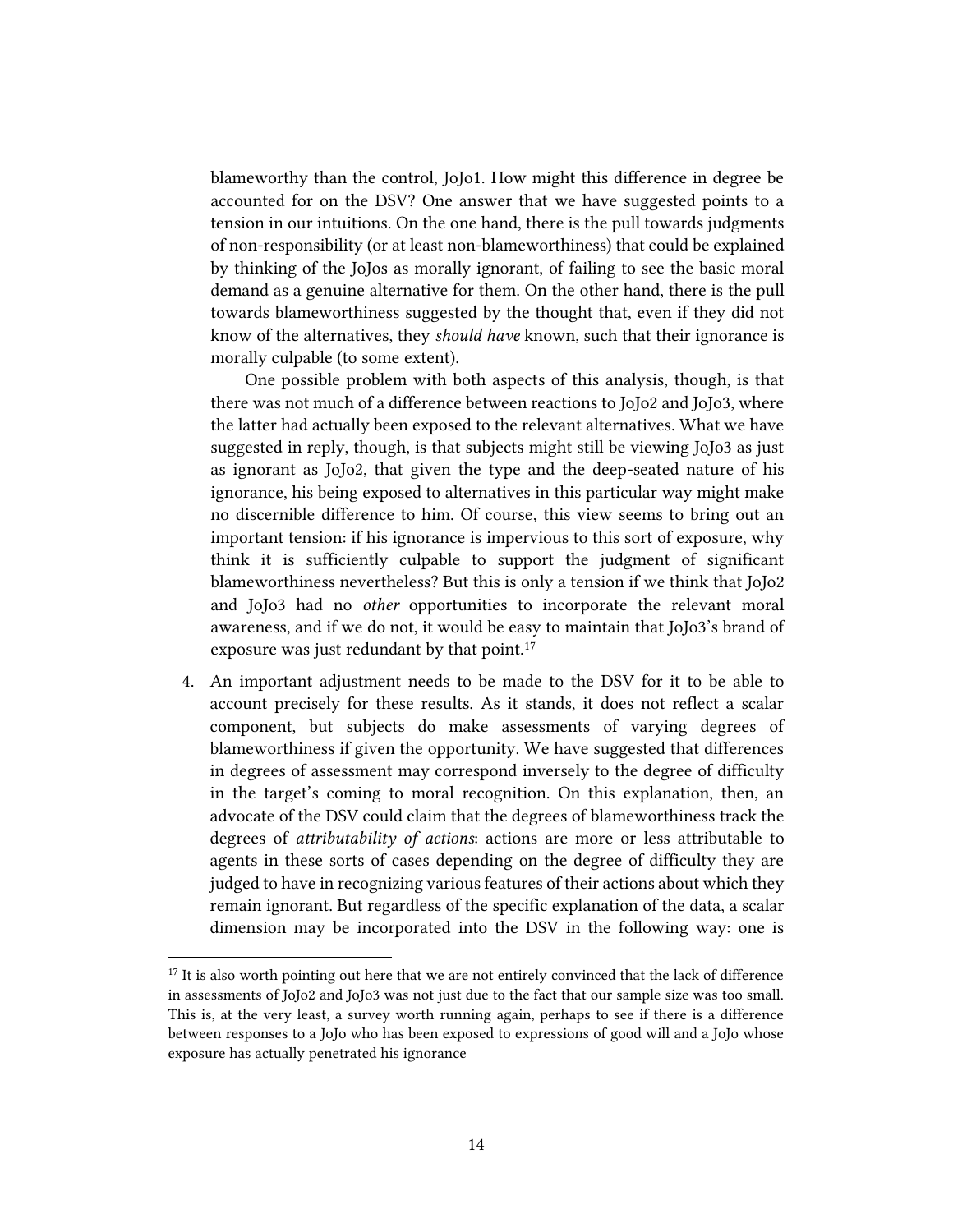morally responsible only for *one's own* actions, of course, but ownership may come in degrees, and as a result so may blameworthiness.

- 5. Wolf maintains that what JoJo lacks is not awareness of alternatives but a certain *capacity*, namely the capacity to recognize the difference between right and wrong, or, more plausibly, the capacity to recognize the *facts* about right and wrong, a capacity akin to the cognitive capacity to recognize certain (nonmoral) facts about the way the world really is. So if you cannot recognize that torturing babies, say, is immoral, then there is something wrong with you, independently of your lack of exposure to the basic demand for goodwill or your genuine ignorance about alternative conceptions of value. This view seems too strongly realist, however, requiring as it does moral facts as somehow part of the actual fabric of the world, capable of being recognized by sane people in the same sort of way facts about physical objects are capable of being recognized. While some folks adhere to a view like this, it is clearly at odds with views denying moral facts altogether, as well as with constructivist views like contractualism, according to which the moral facts are constructed via reasonable agreement amongst similarly motivated (and reasonable) people.<sup>18</sup> On these views, failing to "recognize" that torturing babies is immoral does not, in and of itself, indicate a normative incapacity; it may simply, as we believe in the case of JoJo, indicate an especially high degree of isolation and lack of genuine human interaction in upbringing that lends itself particularly well to dangerous ignorance. It is not necessarily that JoJo *cannot* see the basic demand; perhaps, instead, he simply *does* not. So while he may be viewed as less blameworthy for his current actions, it is far too quick to claim that he is *exempted* from the world of moral agents. To call JoJo insane, then, is to throw up our hands in a way the case does not yet warrant.
- 6. The DSV may thus be defended against Wolf's charge that it is insufficient to account for moral responsibility (although surely more studies are needed to explore the relation between ignorance and insanity). How the Real Self View, its more general parent, fares with respect to the charge that it fails to provide the *necessary* conditions for responsibility, however, is a story for another day.

### **Acknowledgements**

 $\overline{a}$ 

The authors would like to extend their deepest thanks to Leisha Colyn for her invaluable help and advice with the experimental aspects of this paper. We would also like to thank two referees for the special issue of the European Journal of

<sup>18</sup> See Scanlon (1998). See also Derek Parfit's forthcoming book *On What Matters.*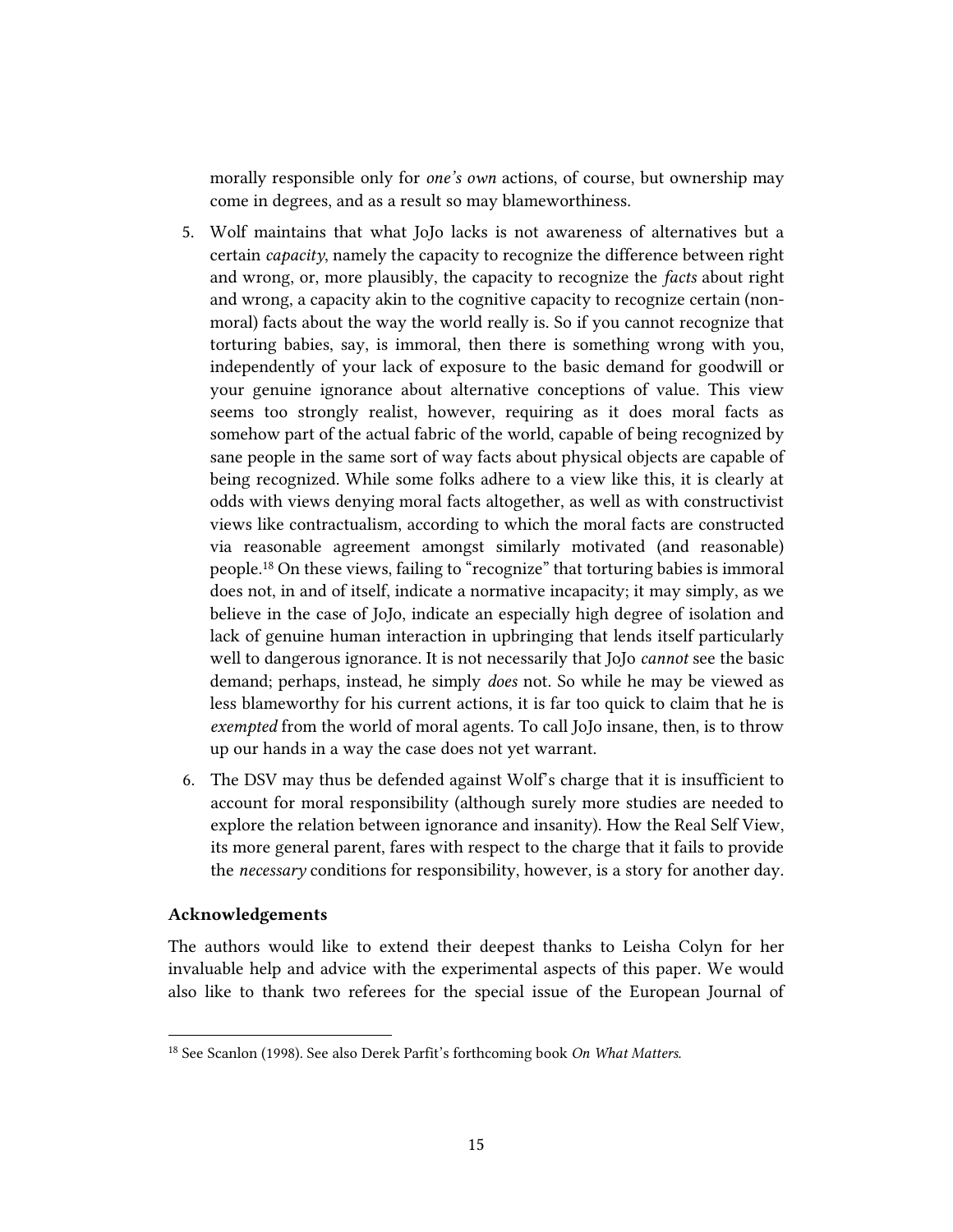Philosophy, one of whom revealed himself to us as Eddy Nahmias. Finally, a special debt of gratitude goes to Joshua Knobe, whose ongoing encouragement and enthusiasm for this project was truly the spark of its ultimate completion.

#### **References**

- Arpaly, N. 2003. *Unprincipled virtue: An inquiry into moral agency.* Oxford: Oxford University Press.
- Arpaly, N., and T. Schroeder. 1999. Praise, blame and the whole self. *Philosophical Studies* 93: 161–188.

Bratman, M. 2007. *Structures of agency.* Oxford: Oxford University Press.

- Frankfurt, H. 1971. Freedom of the will and the concept of a person. *Journal of Philosophy* LXVIII: 5–20.
- Lippert-Rasmussen, K. 2003. Identification and responsibility. *Ethical Theory and Moral Practice* 6: 349– 376.
- Nickerson, R.S. 1998. Confirmation bias: A ubiquitous phenomenon in many guises. *Review of General Psychology* 2: 175–220.
- Scanlon, T.M. 1998. *What we owe to each other.* Cambridge: Harvard University Press.
- Scanlon, T.M. 2008. *Moral dimensions.* Cambridge: Belknap Press of Harvard University Press.
- Shoemaker, D.W. 2003. Caring, identification, and agency. *Ethics* 114: 88–118.
- Smith, A. 2000. Identification and responsibility. In *Moral responsibility and ontology,* ed. T. van den Beld, 233–246. The Netherlands: Kluwer Academic Publishers.
- Smith, A. 2005. Responsibility for attitudes: Activity and passivity in mental life. *Ethics* 115: 236–271.
- Smith, A. 2008. Control, responsibility, and moral assessment. *Philosophical Studies* 138: 367–392.
- Strawson, G. 2003. The impossibility of moral responsibility. In *Free will,* 2nd ed, ed. G. Watson, 212– 228. Oxford: Oxford University Press.
- Stump, E. 1988. Sanctification, hardening of the heart, and Frankfurt's concept of free will. *Journal of Philosophy* LXXXV: 395–420.
- Taylor, C. 1976. Responsibility for self. In *The identities of persons,* ed. A.O. Rorty, 281–299. Berkeley: University of California Press.
- Velleman, J.D. 2002. Identification and identity. In *Contours of agency,* ed. S. Buss and L. Overton, 91– 123. Cambridge: MIT.
- Wallace, R.J. 1994. *Responsibility and the moral sentiments.* Cambridge: Harvard University Press.
- Watson, G. 2004. *Agency and answerability.* Oxford: Oxford University Press.